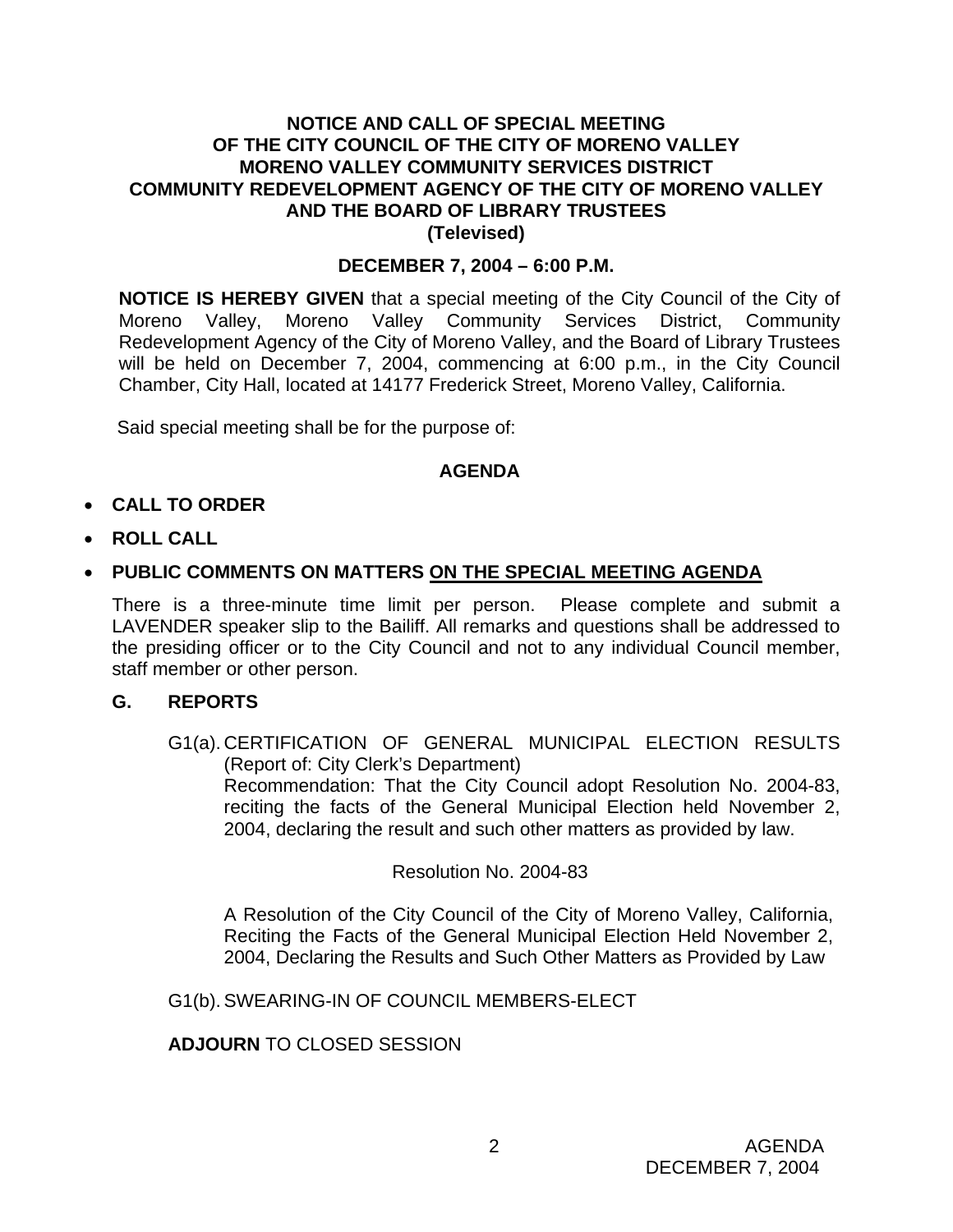# **CLOSED SESSION**

A Closed Session of the City Council of the City of Moreno Valley will be held in the Finance Conference Room, Second floor, City Hall. The City Council will meet in Closed Session to confer with its legal counsel regarding the following matter(s) and any additional matter(s) publicly and orally announced by the City Attorney in the Council Chamber at the time of convening the Closed Session. The Closed Session will be held pursuant to Government Code:

## **PUBLIC COMMENTS ON MATTERS ON THE AGENDA OR NOT ON THE CLOSED SESSION AGENDA UNDER THE JURISDICTION OF THE CITY COUNCIL**

There is a three-minute time limit per person. Please complete and submit a BLUE speaker slip to the City Clerk. All remarks and questions shall be addressed to the presiding officer or to the City Council and not to any individual Council member, staff member or other person.

The Closed Session will be held pursuant to Government Code:

- 1) SECTION 54956.9(a) CONFERENCE WITH LEGAL COUNSEL EXISTING **LITIGATION** 
	- a) Case: *W. B. Walton v. City of Moreno Valley, et al.* Court: Riverside Superior Court Case No.: RIC 377795
	- b) Case: *Angel Mendoza, by and through His Guardian Ad Litem, Eulalia Mendoza v. City of Moreno Valley and Moreno Valley Animal Services, and Does 1 through 50, Inclusive*  Court: Riverside Superior Court Case No.: RIC 396599
	- c) Case: *Suarez v. City of Moreno Valley*  Court: Riverside Superior Court Case No.: 396766
	- d) Case: *Lauren Lynn Baisden, by Dolores Baisden her guardian ad litem v. City of Moreno Valley*  Court: Riverside Superior Court Case No.: RIC 404900
	- e) Case: *Public Entity Risk Management Authority v. City of Moreno Valley, City of Palm Desert, City of Simi Valley, City of Palm Springs, City of La Quinta, City of Hemet, Coachella Valley Association of Governments, City of Rolling Hills, and DOES 1-50*  Court: Riverside Superior Court

Case No.: INC 038382